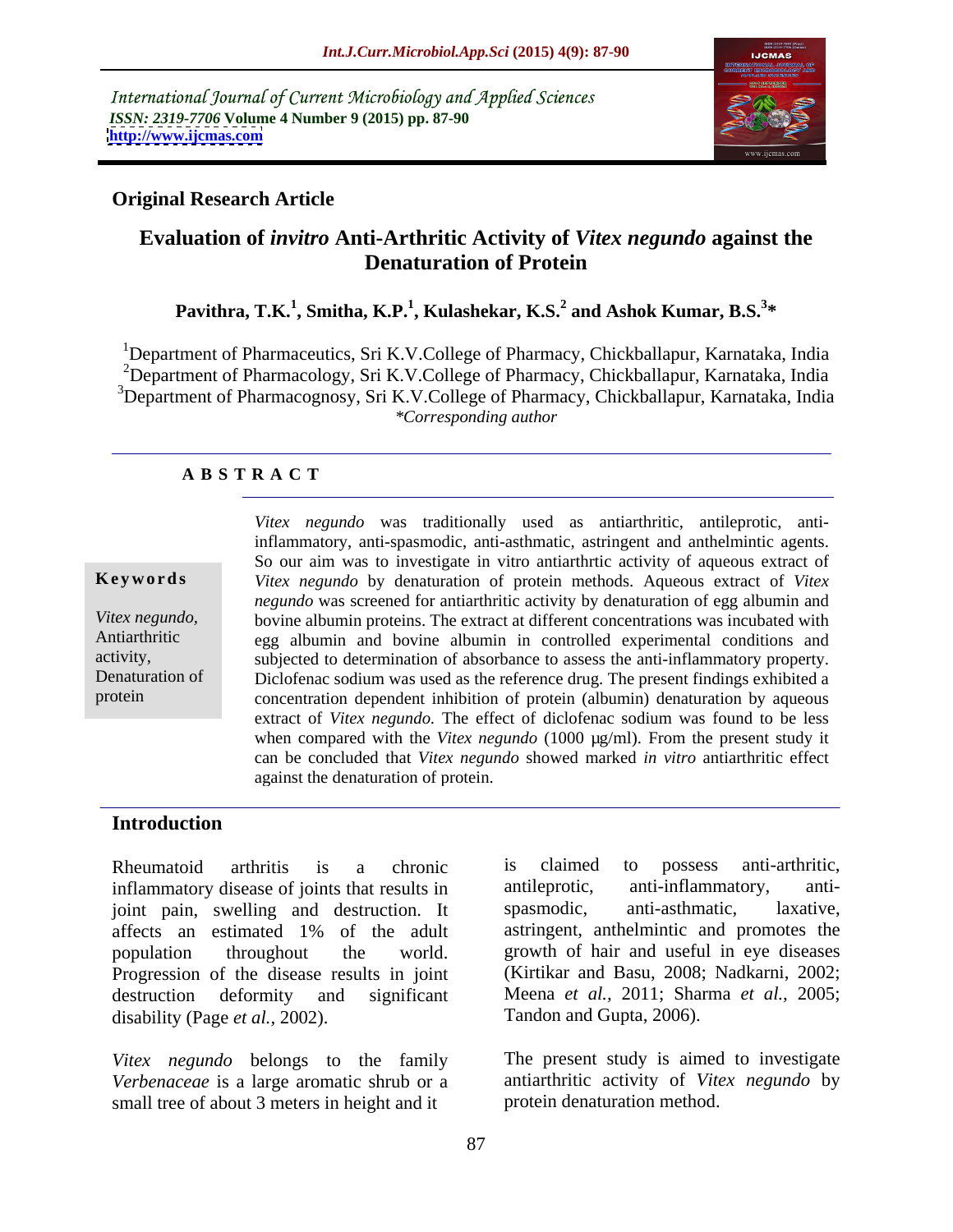Dried leaf of *Vitex negundo* was reduced to coarse size and subjected to extraction by using water. The aqueous extract of *Trichosanthes dioica* was screened for the Percentage inhibition = (Abs control – Abs presence of various phytoconstituents like sample) X 100/ Abs control flavonoids, saponins, glycosides, terpenoids aminoacids, alkaloids, carbohydrates, phenolic compounds and proteins as

# *Protein denaturation by using egg albumin* concentration dependent inhibition of

The reaction mixture (5 ml) consisted of  $0.2$  1000  $\mu$ g/ml. diclofenac sodium at pH 6.4) and 2 ml of varying concentrations of aqueous extract of *Vitex negundo* so that 100,200,400,800 and 1000 µg/ml. Similar volume of double-distilled water served as 37±2ºC in a BOD incubator for 15 min and then heated at 70°C for 5 min. After cooling, their absorbance was measured at 660 nm. drug. The percentage inhibition of protein denaturation was calculated by using the

Percentage inhibition  $=$  (Abs control  $-$  Abs

## *Protein denaturation by using Bovine albumin (Mizushima and Kobayashi, 1968)*

The reaction mixture was consisting of aqueous extract of *Vitex negundo* at different concentrations and 1 % of aqueous solution of bovine albumin. The samples were

**Materials and Methods** incubated at 37ºC for 20 min and then **Plant material and extraction** samples. Absorbance of turbidity was heated at 57ºC for 20 min. after cooling the measured at 660 nm. Percentage of inhibition of protein denaturation was calculated as follows:

sample) X 100/ Abs control

## **Results and Discussion**

described by Kokate (1986). The effect of aqueous extract of *Vitex*  **Evaluation of** *in vitro* **anti-arthritic**  of egg albumin and bovine albumin. The **activity** results are summarized in table 1 and 2. The *(Sangita Chandra et al., 2012)* protein denaturation by *Vitex negundo* ml of egg albumin (from fresh hen's egg), concentration 100 µg/ml showed less effect 2.8 ml of phosphate buffered saline (PBS, compared to *Vitex negundo* at concentration *negundo* was evaluated against denaturation presenting findings exhibited a concentration dependent inhibition throughout the concentration range of 100 to 1000 µg/ml. diclofenac sodium at  $(1000 \mu g/ml)$ .

final concentrations become In the present study the protein denaturation control. Then the mixtures were incubated at *Vitex negundo.* Denaturation of tissue their absorbance was measured at 660 nm. diseases. Production of auto antigens in Diclofenac sodium was used as reference certain arthritic diseases may be due to following formula: denaturation therefore, would be worthwhile sample) X 100/ Abs control to with respect to control indicated bioassay was selected for *in vitro* assessment of antiarthritic activity of aqueous extract of proteins is one of the well-documented causes of inflammatory and arthritic certain arthritic diseases may be due to denaturation of proteins in vivo (Umapathy *et al.,* 2010). Agents that can prevent protein for antiarthritic drug development. The increments in absorbances of test samples with respect to control indicated stabilization of protein i.e. inhibition of heatinduced protein (albumin) denaturation by *Vitex negundo* and reference drug diclofenac sodium (Jagtap *et al.,* 2011). *Vitex negundo* containsalkaloids, flavonoids, tannins and a phenolic acid are known to promote antiarthritic activity (Khanna *et al.,* 2007).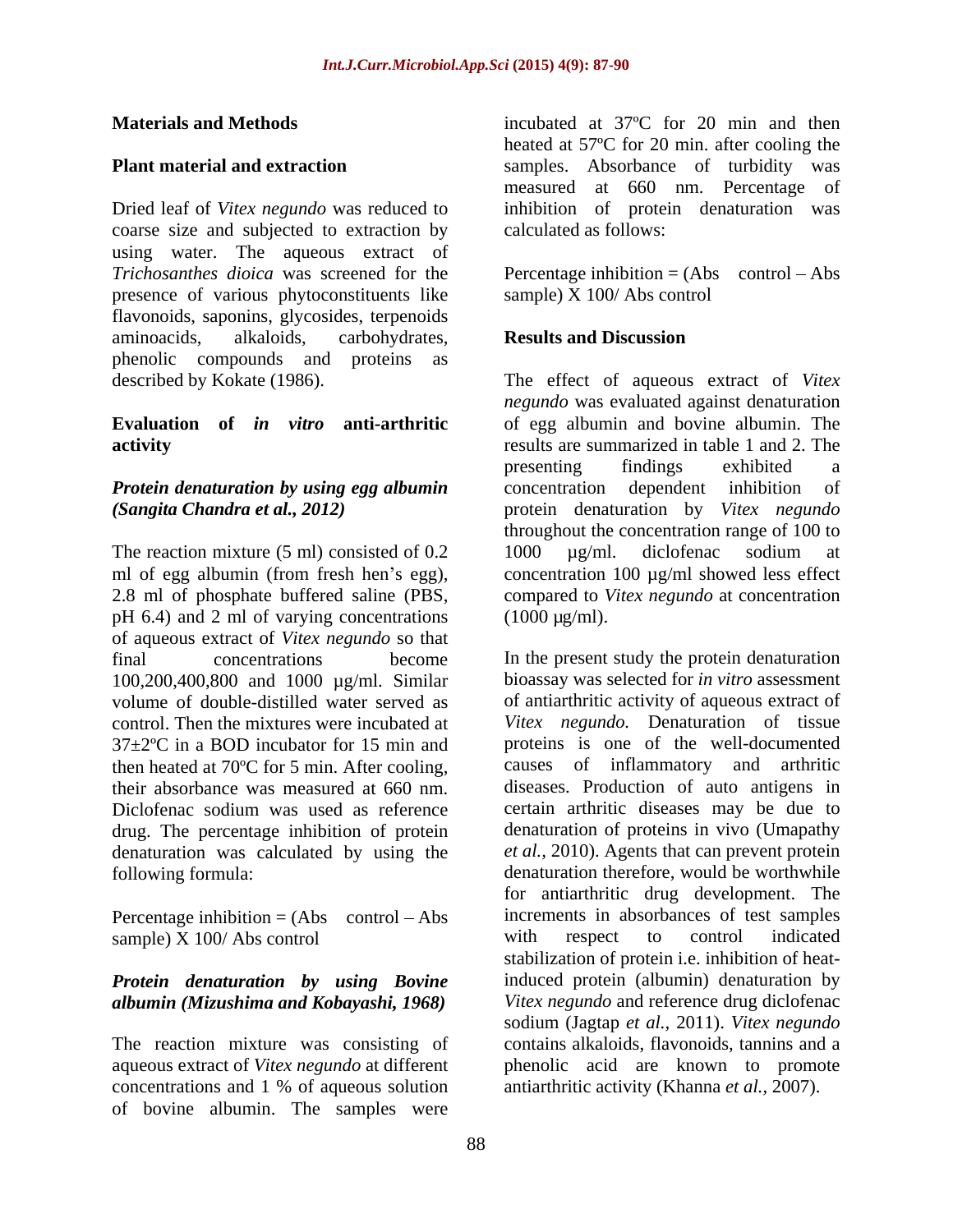| <b>Treatment</b>  | <b>Concentration</b> | Percentage<br>ot       |
|-------------------|----------------------|------------------------|
|                   | $(\mu g/ml)$         | inhibition $(\%)$      |
| Aqueous extract   | of $\vert$ 100       | 36.11                  |
| Vitex negundo     | 200                  | 11.66<br>71.UU         |
|                   | AC<br>4VV            | 57 $40$<br>$\cup$ . To |
|                   | 800                  | 79.62                  |
|                   | 1000                 | 88.40                  |
| Diclofenac sodium | 100                  | 80.24                  |

| <b>1</b> Effect of <i>Vitex negundo</i> on protein<br>Table.1<br>่า denaturation<br>(Fresh<br>. albumin) |  |
|----------------------------------------------------------------------------------------------------------|--|
|                                                                                                          |  |

**Table.2** Effect of *Vitex negundo* on protein denaturation (Bovine serum albumin)

| <b>Treatment</b>       | <b>Concentration</b><br>$(\mu g/ml)$ | <b>Percentage</b><br>inhibition $(\% )$ | - of |
|------------------------|--------------------------------------|-----------------------------------------|------|
| Aqueous extract of 100 |                                      | 20.22<br>ZU.ZZ                          |      |
| Vitex negundo          | $\Omega$<br><b>ZUU</b>               | 44.4                                    |      |
|                        |                                      | 58.6                                    |      |
|                        |                                      | 66.25<br>$UU \cdot \mathcal{L}U$        |      |
|                        | <b>1000</b>                          | 70.88                                   |      |
| Diclofenac sodium      | 100                                  | 72.04                                   |      |

Kiran, chairman, Sri K.V.College of 1937–1940. Pharmacy, for providing facilities to carry  $\qquad$  Kokate, C.K. 1986. In: Practical

- Jayachandran, E., Sathe, B.S. 2011. *In vitro* anti-inflammatory activity of 2-<br>amino-3-(substituted benzylidine Mizushima, Y., Kobayashi, M. 1968. amino-3-(substituted benzylidine Mizushima, Y., Kobayashi, M. 1968. carbohydrazide)-4,5,6,7- tetrahydro benzo-thiophenes. *J. Pharm. Res*., 4: 378 379. Interaction of anti inflammatory drugs
- Khanna, D., Sethi, G., Ahn, K.S., Pandey, M.K., Kunnumakkara, A.B., Sung, B., Aggarwal, A., Aggarwal, B.B. 2007. With serum proteins, especially with<br>Notivel products as a sold mine for some biologically active proteins. Natural products as a gold mine for arthritis treatment. *Curr. Opin. Pharmacol.,* 7: 344 351.
- **Acknowledgment** Kirtikar, K.R., Basu, B.D. 2008. Indian The authors are thankful to K.V. Naveen Book Distributors, Dehradun. Pp. medicinal plants. Vol. 3. International 1937–1940.
- out the work. pharmacognosy, 1st edn. Vallabh Kokate, C.K. 1986. In: Practical Prakashan, New Delhi. 111 Pp.
- **References** Meena, A.K., Niranjan, U.S., Rao, M.M., Jagtap, V.A., Agasimundim, Y.S., of the important chemical constituents Padhi, M.M., Babu, R. 2011. A review and medicinal uses of *Vitex* genus. *Asian J. Tradit. Med.,* 6(2): 54–60.
	- Mizushima, Y., Kobayashi, M. 1968.

with serum proteins, especially with some biologically active proteins. *J. Pharma. Pharmacol.,* 20: 169 173.